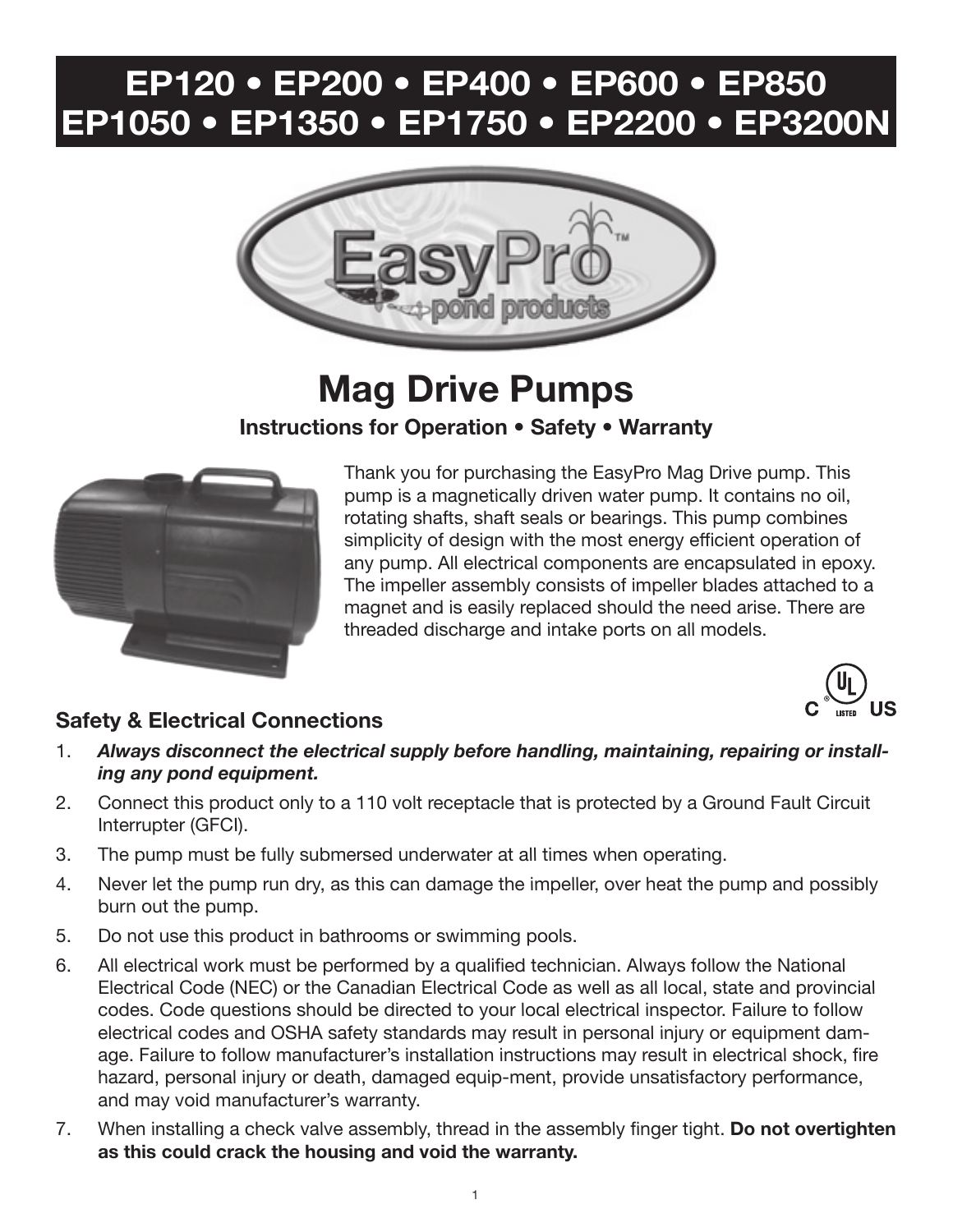8. Do not remove the pre-filter or the pre-filter cover from the pump as this will cause excess debris to enter the pump and may void the warranty.

#### **Troubleshooting:**

If the pump fails to operate, please check the following before contacting EasyPro:

#### **Note: Always disconnect from electrical outlet before handling the pump.**

- 1. Check the GFCI circuit breaker or try another GFCI electrical outlet to ensure the pump is getting power.
- 2. Check the tubing for kinks and obstructions. Check filter cover and foam filter for blockage. Follow cleaning steps in the maintenance section if blockage is suspected.
- 3. If necessary, remove and clean the impeller assembly.

#### **Service & Maintenance**

- 1. Disconnect all power supplies before service.
- 2. It is highly recommended to place the pump in either an EasyPro skimmer or into an EasyPro pump protector.
- 3. Clean the intake screen and foam filter when the flow is visibly reduced.
- 4. Clean the pump and impeller with clean fresh water.
- 5. When cleaning the pump and impeller, be careful not to loose the small plastic washers positioned at the top and bottom of the impeller. These washers are critical to the quiet and efficient operation of the pump.
- 6. Check inside the impeller housing for large debris or algae that could reduce the flow.
- 7. Clean the impeller housing using cotton swabs. Clean the outside of the impeller with a damp cloth and clean water.



Complete Set





Diverter Valve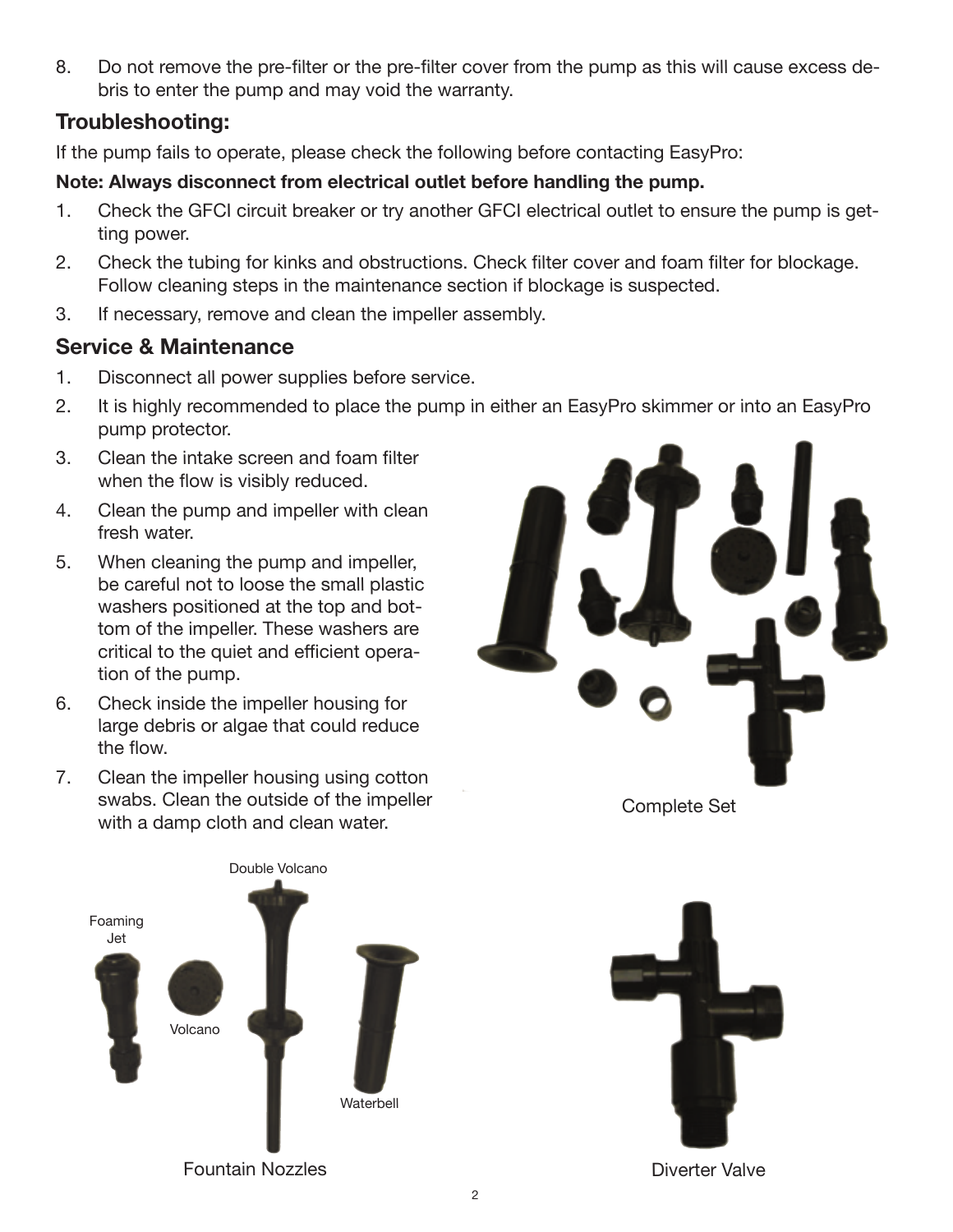## **Operation of Pumps & Attachments**

All EasyPro Mag Drive Pumps, EP120 – EP1350, come with fountain nozzles and diverter valves to easily hook up a second water feature. Below are samples of each type of fountain nozzles. **Note: Not all pumps come with all fountain nozzles.** If additional nozzles are desired please see the parts list.

|           |        | Part#          |                           |               | Foam Filter #                                                 |                           | <b>Impeller Part #</b> |           |           |                |
|-----------|--------|----------------|---------------------------|---------------|---------------------------------------------------------------|---------------------------|------------------------|-----------|-----------|----------------|
|           |        | EP120          | <b>EP120F</b>             |               |                                                               |                           | <b>EP120I</b>          |           |           |                |
|           |        | EP200          |                           | <b>EP200F</b> |                                                               |                           | <b>EP200I</b>          |           |           |                |
|           |        | EP400          |                           |               | <b>EP400F</b>                                                 |                           | <b>EP400I</b>          |           |           |                |
|           |        | EP600          |                           |               | <b>EP600F</b>                                                 |                           | <b>EP600I</b>          |           |           |                |
|           |        | EP850          |                           |               | <b>EP820F</b>                                                 |                           | <b>EP850I</b>          |           |           |                |
| EP1050    |        |                | <b>EP1050F</b>            |               |                                                               |                           | EP1050I                |           |           |                |
|           |        | EP1350         | <b>EP1350F</b>            |               |                                                               |                           | EP1350I                |           |           |                |
|           | EP1750 |                | <b>EP1750F</b>            |               |                                                               |                           | EP1750I                |           |           |                |
|           |        | EP2200         | N/A                       |               |                                                               |                           | EP2200I                |           |           |                |
|           |        | <b>EP3200N</b> |                           | N/A           |                                                               |                           | <b>EP3200IN</b>        |           |           |                |
|           |        | EP4N           |                           |               | EASY PRO FOUNTAIN NOZZLE SET                                  |                           |                        |           |           |                |
|           | EP120  | EP200          | EP400                     | EP600         | <b>Fountain Nozzles Available on Mag Drive Pumps</b><br>EP850 | EP1050                    | EP1350                 | EP1750    |           | EP2200 EP3200N |
| Waterbell | X      | X              | $\boldsymbol{\mathsf{x}}$ | X             | X                                                             | $\boldsymbol{\mathsf{x}}$ | X                      | <b>NA</b> | <b>NA</b> | <b>NA</b>      |
|           |        |                |                           |               |                                                               |                           |                        | <b>NA</b> |           |                |